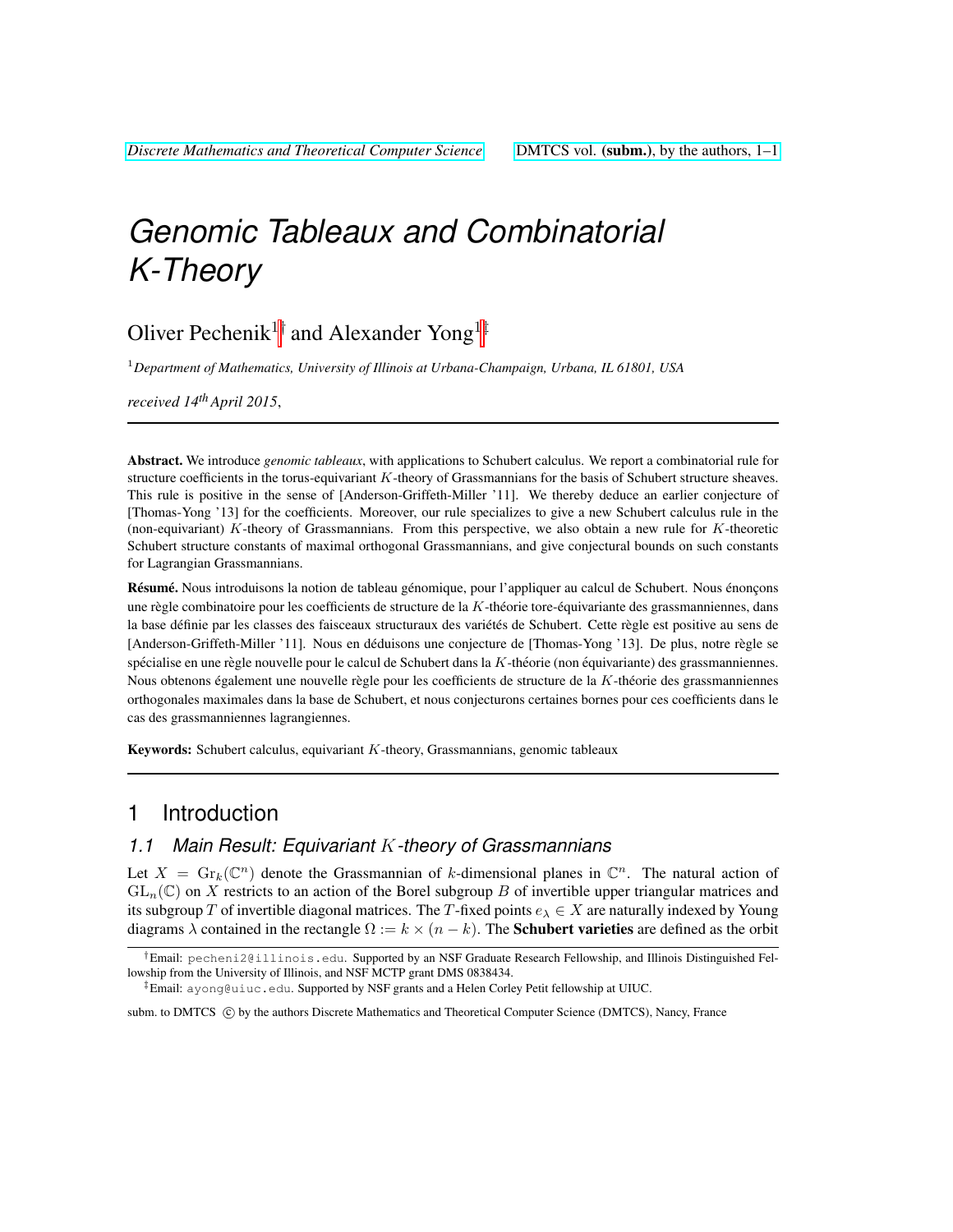closures  $X_{\lambda} = \overline{B_{-}e_{\lambda}}$ . The classes  $\{X_{\lambda}\}\$  of their Poincaré duals form a  $\mathbb{Z}$ -basis of the cohomology ring  $H^*(X,\mathbb{Z})$ .

The (classical) **Schubert structure constants**  $c^{\nu}_{\lambda,\mu}$  are defined by

$$
[X_{\lambda}] \cdot [X_{\mu}] = \sum_{\nu \subseteq \Omega} c_{\lambda,\mu}^{\nu} [X_{\nu}].
$$

The fact  $c_{\lambda,\mu}^{\nu} \in \mathbb{Z}_{\geq 0}$  is geometrically interpreted in Schubert calculus as the statement that this number counts the number of points (when finite) in a generic triple intersection of Schubert varieties. Combinatorially,  $c_{\lambda,\mu}^{\nu}$  is computed, in a manifestly nonnegative manner, by any of the Littlewood-Richardson rules. The first such rule was stated (with partial proof) by D. Littlewood-A. Richardson in the 1930s [\[LiRi34\]](#page-11-0) in their study of the representation theory of symmetric groups. However, the first rigorous proof of a rule was given by M.-P. Schützenberger  $[Sc77]$  only in the 1970s.

In the modern Schubert calculus, substantial attention has turned to the problem of generalizing the above described work to richer cohomology theories. Early last decade, two problems of this type were solved. A. Buch [\[Bu02\]](#page-10-0) found the first rule for the multiplication of the Schubert structure sheaves in the K-theory of Grassmannians. His rule was nonnegative, at least once one takes into account a predictable alternation of sign. Separately, in [\[KnTa03\]](#page-11-2), *puzzles* (as opposed to Young tableaux) were introduced to give the first rule for equivariant Schubert calculus of Grassmannians that was positive in the sense of [\[Gr01\]](#page-10-1).

We turn to the common unification of these problems, i.e., to combinatorially compute the Laurent polynomial  $K_{\lambda,\mu}^{\nu} \in \mathbb{Z}[t_1^{\pm 1}, \cdots t_n^{\pm 1}]$  defined by

$$
[\mathcal{O}_{X_{\lambda}}]\cdot[\mathcal{O}_{X_{\mu}}]=\sum_{\nu\subseteq\Omega}K_{\lambda,\mu}^{\nu}[\mathcal{O}_{X_{\nu}}]
$$

where  $[O_{X_\lambda}]$  is the class of the Schubert structure sheaf in the T-equivariant K-theory ring  $K_T(X)$ . This problem may also be stated in terms of multiplication of *double Grothendieck polynomials* [\[LaSc82\]](#page-11-3). A partial summary of earlier contributions to this problem follows: A. Knutson–R. Vakil (reported in [\[CoVa05\]](#page-10-2)) described a still-open conjectural formula for  $K_{\lambda,\mu}^{\nu}$  in terms of puzzles. Later, "positivity" of  $K_{\lambda,\mu}^{\nu}$  (in a more general context) was geometrically established by D. Anderson-S. Griffeth-E. Miller [\[AnGrMi11\]](#page-10-3). More recently, A. Knutson [\[Kn10\]](#page-11-4) obtained a puzzle rule for a different Schubert calculus problem in  $K_T(X)$ , that of multiplying the class of a Schubert structure sheaf by that of an *opposite* Schubert structure sheaf. Also, H. Thomas and the second author conjectured the first Young tableau rule for  $K^{\nu}_{\lambda,\mu}$  [\[ThYo13\]](#page-11-5). The latter rule is positive in the sense of [\[AnGrMi11\]](#page-10-3).

We announce a proof of a new [\[AnGrMi11\]](#page-10-3)-positive rule for  $K_{\lambda,\mu}^{\nu}$  that allows us to deduce the conjectural rule of [\[ThYo13\]](#page-11-5). Indeed, our approach completes the strategy set out in [\[ThYo13\]](#page-11-5). The principal development of this paper towards this strategy is the introduction of *genomic tableaux*. (This paper does not use or contribute to mathematical biology in any way.)

#### *1.2 Genomic edge-labeled tableaux*

A genomic tableau is a Young diagram filled with (subscripted) labels  $i_j$  where  $i \in \mathbb{Z}_{>0}$  and the j's that appear for each i form an initial segment of  $\mathbb{Z}_{>0}$ . Such a tableau is **edge-labeled** of shape  $\nu/\lambda$  if each horizontal edge of a box weakly below the southern border of  $\lambda$  (interpreted as a ballot path from  $(0, 0)$ ) to  $(k, n - k)$ ) is filled with a subset of  $\{i_j\}$ .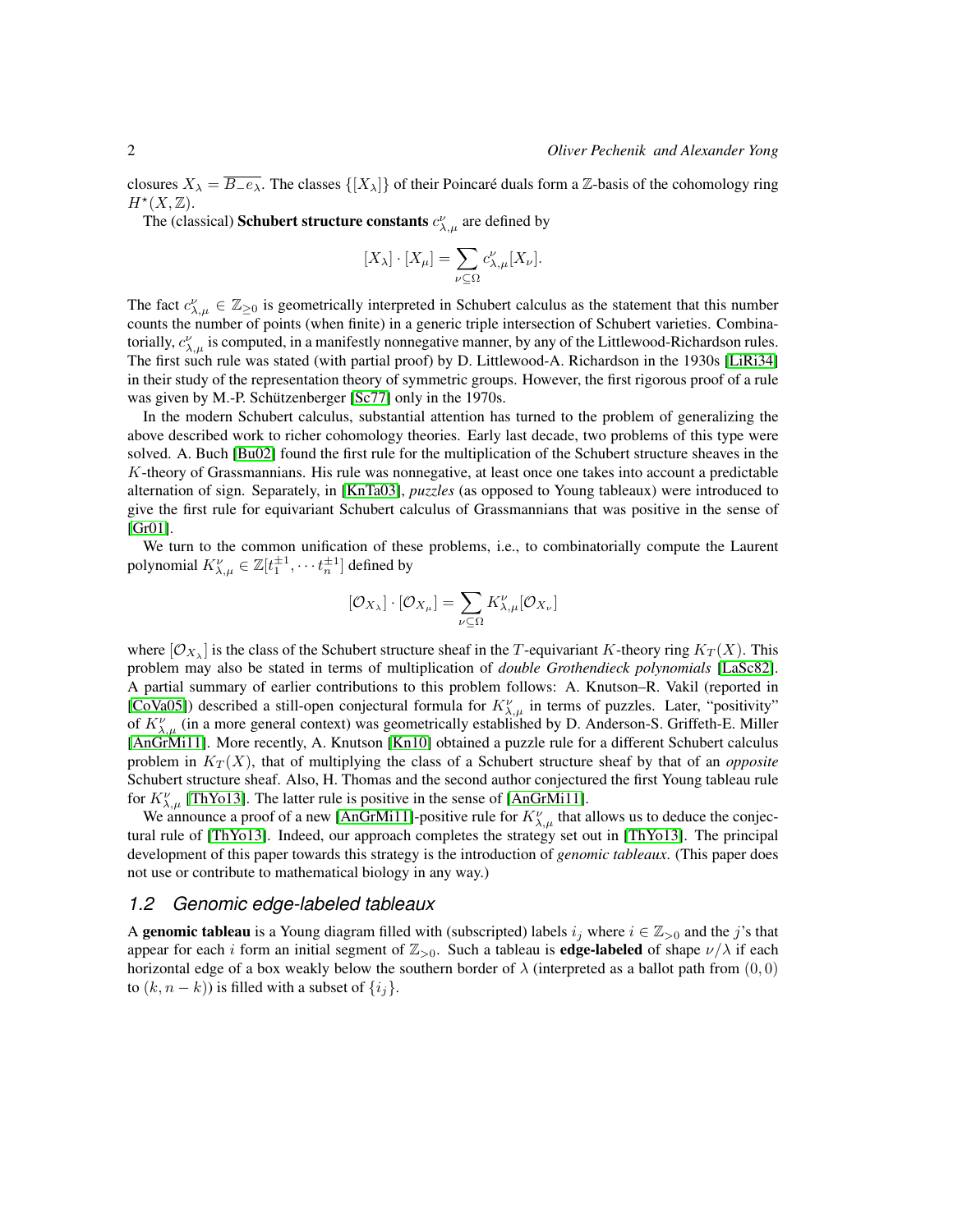We write family $(i_j) = i$ . Distinguish two orders on subscripted labels:  $i_j < k_\ell$  if  $i < k$ ; also  $i_j \prec k_\ell$ if  $i < k$  or  $i = k$  with  $j < \ell$ . Note that  $\prec$  is a total order, while many pairs are incomparable under <. For a box x, let  $\bar{x}$  denote the upper horizontal edge of x and x denote the lower horizontal edge.

A genomic tableau S is **semistandard** if the following hold: (1) every box-label is  $\prec$ -strictly smaller than any label to its right in its row; (2) every label is <-strictly smaller than any label below in its column; (3) if  $i_j, k_\ell$  appear on the same edge then  $i \neq k$ ; (4) if  $i_a$  is west of  $i_b$ , then  $a \leq b$ . Let us refer to the labels  $i_j$  (for fixed i and j) collectively as a **gene**. The **content** of T is the vector  $(c_1, c_2, c_3, \ldots)$  where  $c_i$ is the number of genes of family  $i$ .

<span id="page-2-0"></span>**Example 1.1** *For*  $\lambda = (4, 2, 2, 1)$  *and*  $\nu = (6, 5, 4, 3, 2)$ *, consider the genomic tableau*  $T$ *:* 



*The content of* T *is* (3, 2, 2, 2)*.* T *is not semistandard since the second column from the left fails condition (2) by having two labels of family* 3*. If we deleted the* 3<sup>2</sup> *from the edge, the result would be semistandard.*

#### *1.3 Ballotness of genomic tableaux*

A genotype  $G$  of  $T$  is a choice of one label from each gene of  $T$ . (The remainder of the genomic analogy is that each label of a gene is an *allele* and the other genes of the same family are *paralogs*.) Let word( $G$ ) be obtained by reading family labels of G down columns from right to left. (For multiple labels on an edge, read them from smallest to largest.) G is **ballot** if in every initial segment of word(G), there are (for each i) at least as many i's as  $i + 1$ 's. T is **ballot** if all its genotypes are ballot.

**Example 1.2** *Consider*  $T = \frac{1_2}{1_2}$  $1_1|2_1$ *and*  $U = \bigsqcup \frac{1_1}{1}$  $1_1|2_1$ . *Then* T *is ballot since there is only one genotype (namely itself), and the reading word is the ballot sequence* 121*. On the other hand,* U *is not ballot. It has two genotypes*  $1_1|2_1$ and  $1_1$  $2<sub>1</sub>$ *and the word for the former is* 21*, which is not ballot. The reader can check that the tableau of Example [1.1](#page-2-0) is also not ballot.* ✷

### 1.4 Tableau weights and the  $K_{\lambda,\mu}^{\nu}$  rule

For a box x define Man(x) to be the "Manhattan distance" from the southwest corner (point) of  $\Omega$  to the northwest corner (point) of  $x$  (i.e., the length of any north and east lattice path between the corners).

For a gene G, define  $N_G$  to be the number of genes G' with  $\texttt{family}(G') = \texttt{family}(G)$  and  $G' \succ G$ . For instance, in Example [1.1,](#page-2-0)  $N_{1_1} = 2$  since the genes  $1_2$  and  $1_3$  are of the same family as  $1_1$  (namely family 1) but  $1_1 \prec 1_2$ ,  $1_3$ . (Note that  $N_g$  depends on the content of the tableau.)

Suppose  $\ell \in \underline{x}$  is an instance of  $i_j$  and x is in row r. If  $i > r$  then set edgefactor( $\ell$ ) := 0. Otherwise

$$
\texttt{edgefactor}(\ell) := 1 - \frac{t_{\mathsf{Man}(x)}}{t_{r-i+N_{i_j}+1+\mathsf{Man}(x)}}.
$$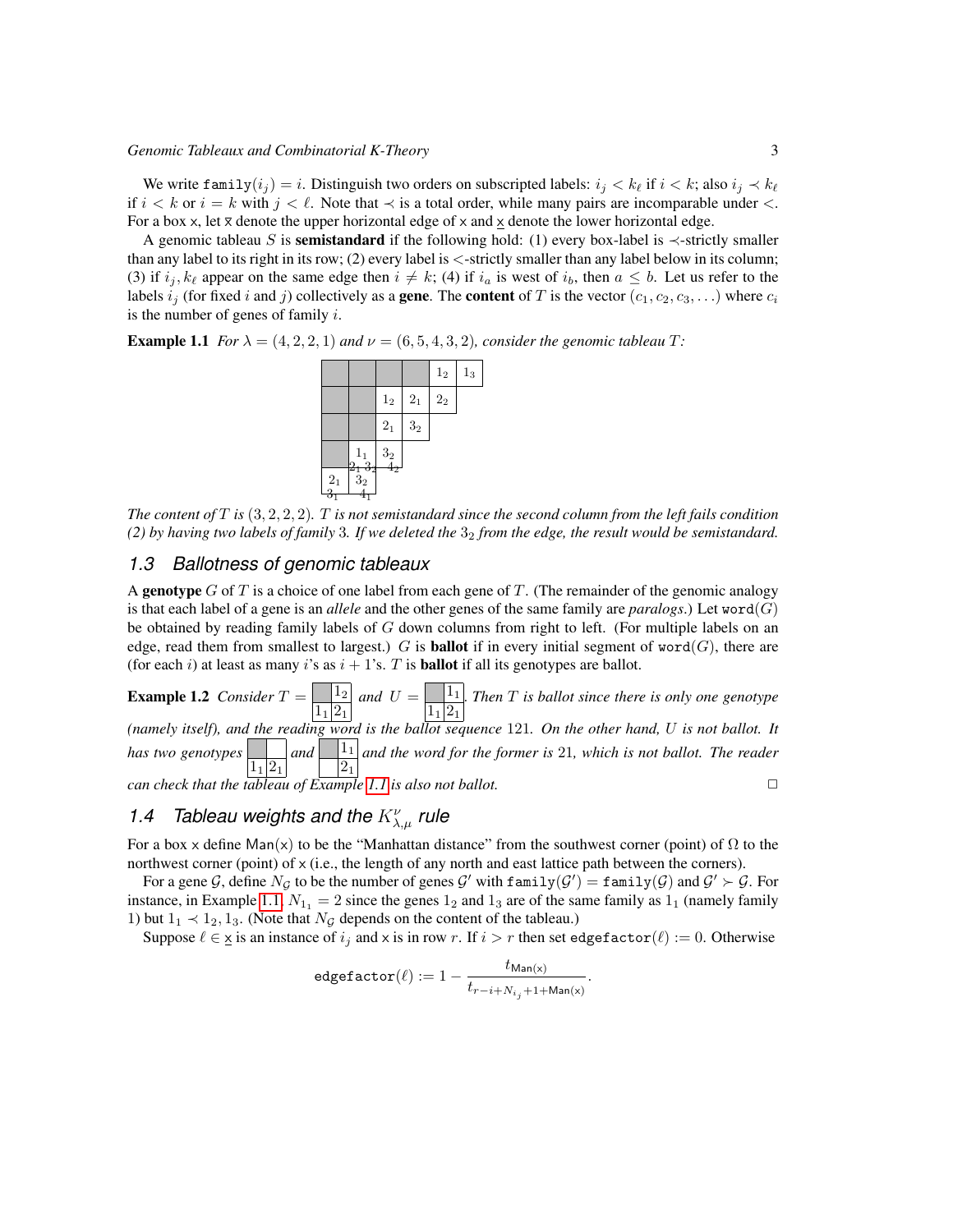The **edge weight** edgewt $(T)$  of  $T$  is  $\prod_\ell$  edgefactor $(\ell);$  the product is over all edge-labels of  $T.$ 

A nonempty box x in row r is **productive** if  $familylabel(x)) < r$  and  $familylabel(x)) <$ family(label(x<sup>→</sup>)). (Here x<sup>→</sup> is the box immediately right of x.) For a nonempty productive box x in row  $r$  with label  $i_j$  define

$$
\texttt{boxfactor}(\mathbf{x}) := \frac{t_{\mathsf{Man}(\mathbf{x})+1}}{t_{r-i+N_{i_j}+1+\mathsf{Man}(\mathbf{x})}}.
$$

If x is not productive, we set boxfactor(x) := 1. The **box weight** of T is 0 if any label of family i is in a box strictly north of row *i*. Otherwise, it is box $wt(T) := \prod_x$  boxfactor(x), where the product is over all boxes of T. The weight of T is  $wt(T) := (-1)^{d(T)} \times boxwt(T) \times edgewt(T)$ . Here  $d(T) = (\#$ genes counted with multiplicity)−(# genes counted without multiplicity).

Let

<span id="page-3-0"></span>
$$
L_{\lambda,\mu}^{\nu}:=\sum_{T}\mathrm{wt}(T),
$$

where the sum is over all ballot semistandard genomic tableaux T of shape  $\nu/\lambda$  and content  $\mu$ . The following provides the first theorem for an Anderson–Griffeth–Miller positive rule for  $K^{\nu}_{\lambda,\mu}$ :

**Theorem 1.3**  $K_{\lambda,\mu}^{\nu} = L_{\lambda,\mu}^{\nu}$ .

<span id="page-3-1"></span>**Example 1.4** To compute  $K_{(2),(2,1)}^{(2,2)}$  for  $\text{Gr}_2(\mathbb{C}^4)$ , the required tableaux are

T<sup>1</sup> = 1<sup>1</sup> 1<sup>2</sup> , T<sup>2</sup> = 1<sup>1</sup> 1<sup>2</sup> , T<sup>3</sup> = 1<sup>1</sup> 1<sup>2</sup> , T<sup>4</sup> = 1<sup>1</sup> 2<sup>1</sup> , T<sup>5</sup> = 1<sup>1</sup> 2<sup>1</sup> . *Then* 2<sup>1</sup> 2<sup>1</sup> 2<sup>1</sup> 2<sup>1</sup> 1<sup>2</sup> 1<sup>2</sup> 21

- edgewt $(T_1) = 1 \frac{t_1}{t_2}$ , boxwt $(T_1) = \frac{t_3}{t_4}$  and  $d(T_1) = 0$
- edgewt $(T_2) = 1 \frac{t_2}{t_3}$ , boxwt $(T_2) = \frac{t_3}{t_4}$  and  $d(T_2) = 0$
- edgewt $(T_3) = (1 \frac{t_1}{t_2})(1 \frac{t_2}{t_3})$ , boxwt $(T_3) = \frac{t_3}{t_4}$  and  $d(T_3) = 1$
- edgewt $(T_4) = (1 \frac{t_3}{t_4})$ , boxwt $(T_4) = \frac{t_2}{t_4}$  and  $d(T_4) = 0$
- edgewt $(T_5) = (1 \frac{t_1}{t_2})(1 \frac{t_3}{t_4})$ , boxwt $(T_5) = \frac{t_2}{t_4}$  and  $d(T_5) = 1$

Hence 
$$
K_{(2),(2,1)}^{(2,2)} = \left(1 - \frac{t_1}{t_2}\right) \frac{t_3}{t_4} + \left(1 - \frac{t_2}{t_3}\right) \frac{t_3}{t_4} - \left(1 - \frac{t_1}{t_2}\right) \left(1 - \frac{t_2}{t_3}\right) \frac{t_3}{t_4} + \left(1 - \frac{t_3}{t_4}\right) \frac{t_2}{t_4} - \left(1 - \frac{t_1}{t_2}\right) \left(1 - \frac{t_3}{t_4}\right) \frac{t_2}{t_4}.
$$

 $\Box$ 

If one drops the edge labels and weights, Theorem [1.3](#page-3-0) reduces to a rule for non-equivariant K-theory of Grassmannians. This indicates a different semistandard theory than the set-valued approach of A. Buch  $[Bu02]$ ; see Section [3.1.](#page-6-0) If instead one assumes each gene G has (multiset) cardinality 1 in Theorem [1.3,](#page-3-0)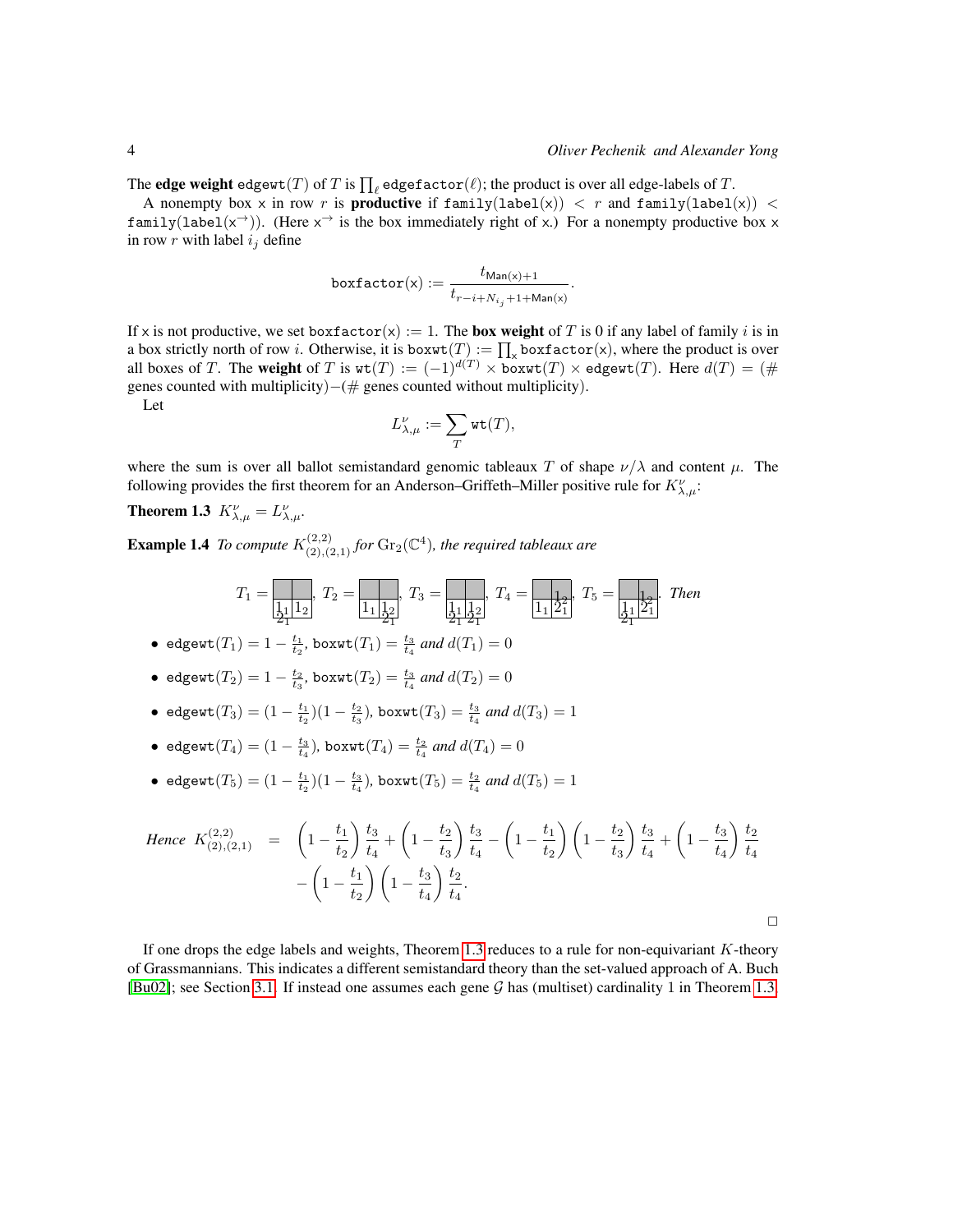one essentially recovers the rule of [\[ThYo13\]](#page-11-5) for equivariant cohomology of Grassmannians. For discussion of the algebraic relations among these generalized cohomology rings, we refer the reader to [\[GrRa04\]](#page-10-4).

In Section 2, we sketch how Theorem [1.3](#page-3-0) is used to prove the conjecture of [\[ThYo13\]](#page-11-5). Section 3 concerns applications to non-equivariant K-theory of (maximal orthogonal, Lagrangian) Grassmannians. Section 4 briefly outlines our proof of Theorem [1.3.](#page-3-0)

### 2 The conjectural  $K_T$  rule from [\[ThYo13\]](#page-11-5)

We briefly recap the conjectural rule for  $K_{\lambda,\mu}^{\nu}$  from [\[ThYo13,](#page-11-5) §8]. We refer the reader to *loc. cit.* for further elaboration and references.

An equivariant increasing tableau is an edge-labeled filling of  $\nu/\lambda$  by the labels  $1, 2, \ldots, \ell$  such that each label in a box is: (1) strictly smaller than the label in the box immediately to its right; (2) strictly smaller than the label in its southern edge, and the label in the box immediately below it; and (3) strictly larger than the label in the northern edge. Any subset of the boxes of  $\nu/\lambda$  may be marked by  $\star$ s, except that if the labels i and  $i + 1$  appear as box labels in the same row, then only the box containing  $i + 1$  may be  $\star$ -ed. Let EqInc( $\nu/\lambda$ ,  $\ell$ ) denote the set of all equivariant increasing tableaux.

A short ribbon R is a connected skew shape without a  $2 \times 2$  subshape and where each row and column contains at most two boxes. An **alternating ribbon** is a filling of R by two symbols, say  $\alpha$  and  $\beta$ , such that adjacent boxes are filled differently; all edges except the southwestmost edge are empty; and if this southwestmost edge is filled, it is filled with a different symbol than the box above it is. Let switch $(R)$ be the alternating ribbon of the same shape but where each box is instead filled with the other symbol. If the southwestmost edge contained one of these symbols, that symbol is deleted. If  $R$  is a ribbon consisting of a single box with only one symbol used, then switch does nothing to it. Define switch to act on a disjoint union of alternating ribbons by acting on each separately.

Given  $T \in \text{EqInc}(\nu/\lambda, \ell)$ , consider an inner corner  $x \in \lambda$  which we label •. Erase all  $\star$ s appearing in T. Apply switch to the alternating ribbon made of  $\bullet$  and 1. Now let  $R_2$  be the union of ribbons consisting of • and 2, and proceed as before. Repeat this process until the •s are at outer corners; the final placement of the numerical labels gives KEqjdt $^{<}_{\times}(T)$ . Define KEqrect $^{<}(T)$  by successively applying KEqjdt $^{<}$  in the *column rectification order*.

A label  $s \in T$  is a special label if it is an edge-label or if its box is  $\star$ -ed. Given a box x define a weight  $\beta(x) = t_m/t_{m+1}$  where m is the "Manhattan distance" as defined in Section 1.4. Each step of the rectification moves an  $\epsilon$  at most one step north (keeping it in the same column). A special label  $\epsilon$  passes through a box  $\times$  if it occupies  $\times$  during rectification of the column that  $\frak s$  initially occupies *and* if  $\frak s$  did not initially begin in x. Let  $x_1, \ldots, x_s$  be the boxes passed through by s and  $y_1, \ldots, y_t$  be the numerically labeled boxes strictly right of  $x_s$  and in the same row. Set

$$
\texttt{factor}_K(\mathfrak{s}) = 1 - \prod_{i=1}^s \hat{\beta}(x_i) \prod_{j=1}^t \hat{\beta}(y_j).
$$

If a special label s does not move during the rectification of the column that it initially sits in, then  $\texttt{factor}_K(\mathfrak{s}) = 0.$  Now set  $\texttt{wt}_K(T) = \prod_{\mathfrak{s}} \texttt{factor}_K(\mathfrak{s})$ , where the product is over all special labels  $\mathfrak{s}$ . Lastly, given T we define  $sgn(T) = (-1)^{\# \star s}$  in  $T + \#$ labels in  $T - |\mu|$ .

Let  $T_{\mu}$  be the **superstandard tableau** of shape  $\mu$ , i.e., the first row has entries  $1, 2, 3, \dots, \mu_1$ , the second row has entries  $\mu_1 + 1, \mu_1 + 2, \dots, \mu_1 + \mu_2$ , etc. The following is the main conjecture of [\[ThYo13\]](#page-11-5). We deduce it via a weight preserving bijection with the rule of Theorem [1.3:](#page-3-0)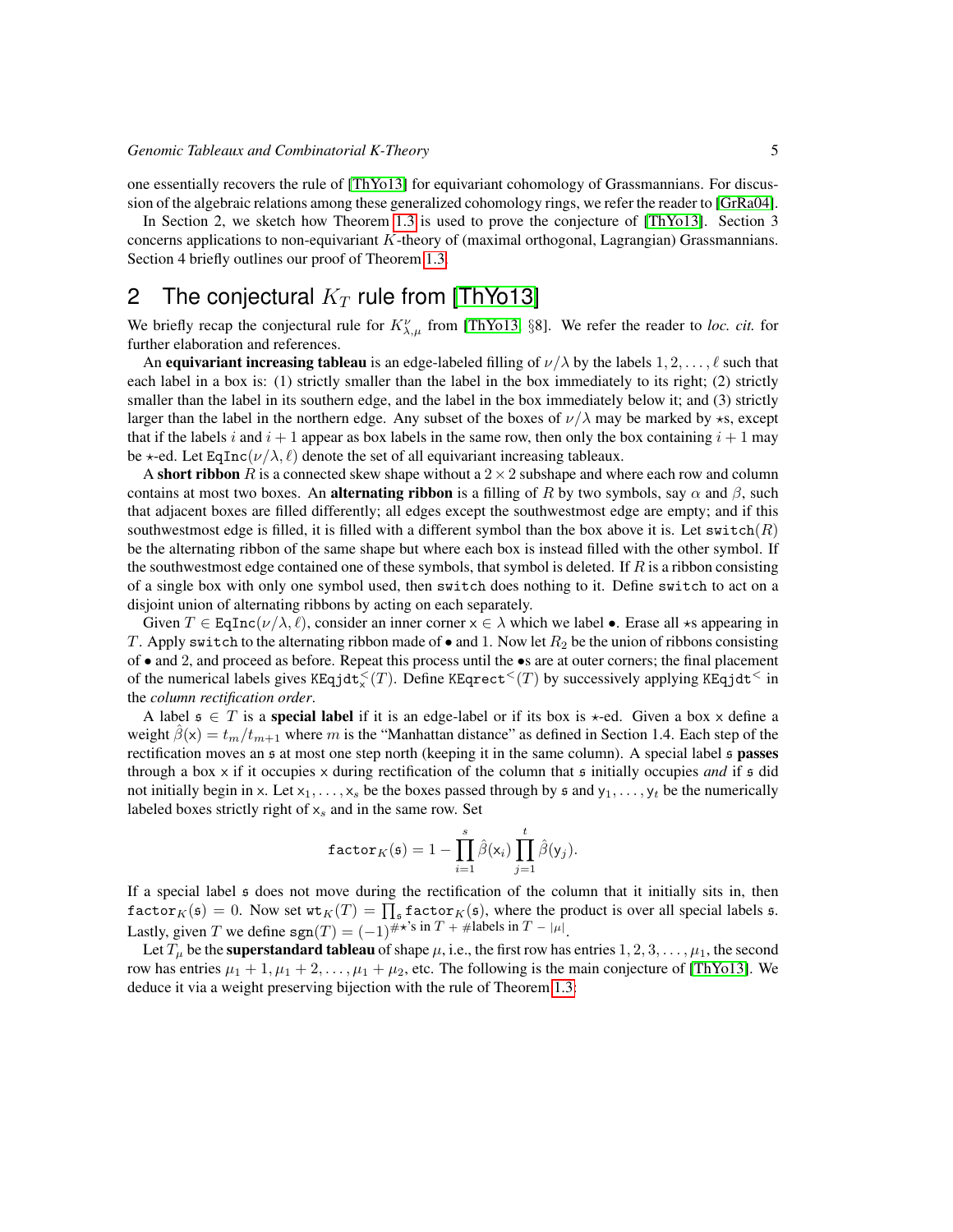Theorem 2.1 *The equivariant* K*-theory Schubert structure coefficient is*

$$
K_{\lambda,\mu}^{\nu}=\sum_{T}\text{sgn}(T)\cdot\text{wt}_K(T)
$$

*where the sum is over all*  $T \in \text{EqInc}(\nu/\lambda, |\mu|)$  *such that* KEqrect<sup> $<$ </sup> $(T) = T_{\mu}$ *.* 

Proof (sketch): Say two equivariant increasing tableaux are equivalent if they differ only in the location of  $\star$ s. Let  $\mathcal{X}_{\lambda,\mu}^{\nu}$  be the set of equivalence class of witnessing tableaux for the rule asserted in the theorem. Let  $\mathcal{Y}_{\lambda,\mu}^{\nu}$  be the set of witnessing tableaux for the rule of Theorem [1.3.](#page-3-0) We need a "semistandardization" map  $\phi$ :  $\mathcal{X}_{\lambda,\mu}^{\nu} \to \mathcal{Y}_{\lambda,\mu}^{\nu}$ . Given  $[T] \in \mathcal{X}_{\lambda,\mu}^{\nu}$ , replace the labels  $1, 2, \ldots, \mu_1$  in T with  $1_1, 1_2, \ldots, 1_{\mu_1}$ respectively. Next, replace  $\mu_1 + 1, \mu_1 + 2, \dots, \mu_1 + \mu_2$  by  $2_1, 2_2, \dots, 2_{\mu_2}$  respectively, etc. The result is  $\phi([T])$ . Define a "standardization" map  $\psi: \mathcal{Y}_{\lambda,\mu}^{\nu} \to \mathcal{X}_{\lambda,\mu}^{\nu}$  by reversing the above process in the obvious way. We prove that the maps  $\phi$  and  $\psi$  are weight-preserving mutually inverse bijections, which implies the theorem. We omit the details in this announcement.  $\Box$ 

**Example 2.2** We repeat the computation from Example [1.4](#page-3-1) of  $K_{(2),(2,1)}^{(2,2)}$  for  $\text{Gr}_2(\mathbb{C}^4)$ , this time using *the tableaux of [\[ThYo13\]](#page-11-5). There are 14 such tableaux. We illustrate only those without*  $\star$ *s, and merely describe where the*  $\star s$  *can go:* 

$$
U_1 = \boxed{\frac{1}{3}, 2}, \ U_2 = \boxed{\frac{1}{1 \cdot \frac{2}{3}}}, \ U_3 = \boxed{\frac{1}{3 \cdot \frac{2}{3}}}, \ U_4 = \boxed{\frac{2}{1 \cdot \frac{2}{3}}}, \ U_5 = \boxed{\frac{2}{3 \cdot \frac{2}{3}}}
$$

*The remaining* 9 tableaux are: analogues of  $U_1, U_2, U_3$  with  $\star s$  on the boxes containing 2, and analogues  $of U_4, U_5$  *with*  $\star s$  *on the boxes containing* 1*,* 3*, or both.* 

*It is left to the reader to confirm that for each i,*  $\text{wt}(T_i) = \sum \text{sgn}(U) \cdot \text{wt}_K(U)$ *, where the sum is over all equivariant increasing tableaux that differ from*  $U_i$  *only in location of*  $\star$ *s.* 

# 3 Applications to (non-equivariant)  $K$ -theory

In this section we describe applications of genomic tableaux to non-equivariant K-theory. Let  $G/P$  be a generalized flag variety, where  $G$  is a complex connected reductive Lie group and  $P$  is a parabolic subgroup. The classes  $[O_{X_\lambda}]$  of the structure sheaves of the Schubert varieties  $X_\lambda$  form a Z-linear basis of the Grothendieck ring  $K^0(G/P)$  of algebraic vector bundles over  $G/P$ . Here  $\lambda$  ranges over  $W/W_P$ , where W is the Weyl group of G and  $W_P$  is the subgroup of W associated to P. Define structure constants by

$$
[\mathcal{O}_{X_{\lambda}}] \cdot [\mathcal{O}_{X_{\mu}}] = \sum_{\nu} k_{\lambda,\mu}^{\nu} (G/P) [\mathcal{O}_{X_{\nu}}].
$$

It is known that  $(-1)^{|\lambda|+|\mu|-|\nu|}k_{\lambda,\mu}^{\nu}(G/P) \geq 0$ , where  $|\lambda|$  is the codimension of  $X_{\lambda}$  (see [\[Br05\]](#page-10-5) and references therein). We now discuss  $k_{\lambda,\mu}^{\nu}(G/P)$  when  $G/P$  is a Grassmannian, maximal orthogonal Grassmannian or Lagrangian Grassmannian.

Recently, C. Monical (private communication) has found another application of genomic tableaux to combinatorial K-theory. This is in the study of Lascoux polynomials (see [\[RoYo13\]](#page-11-6) and references therein) and K-theoretic analogues of Demazure atoms, extending results of [\[HLMvW11\]](#page-11-7).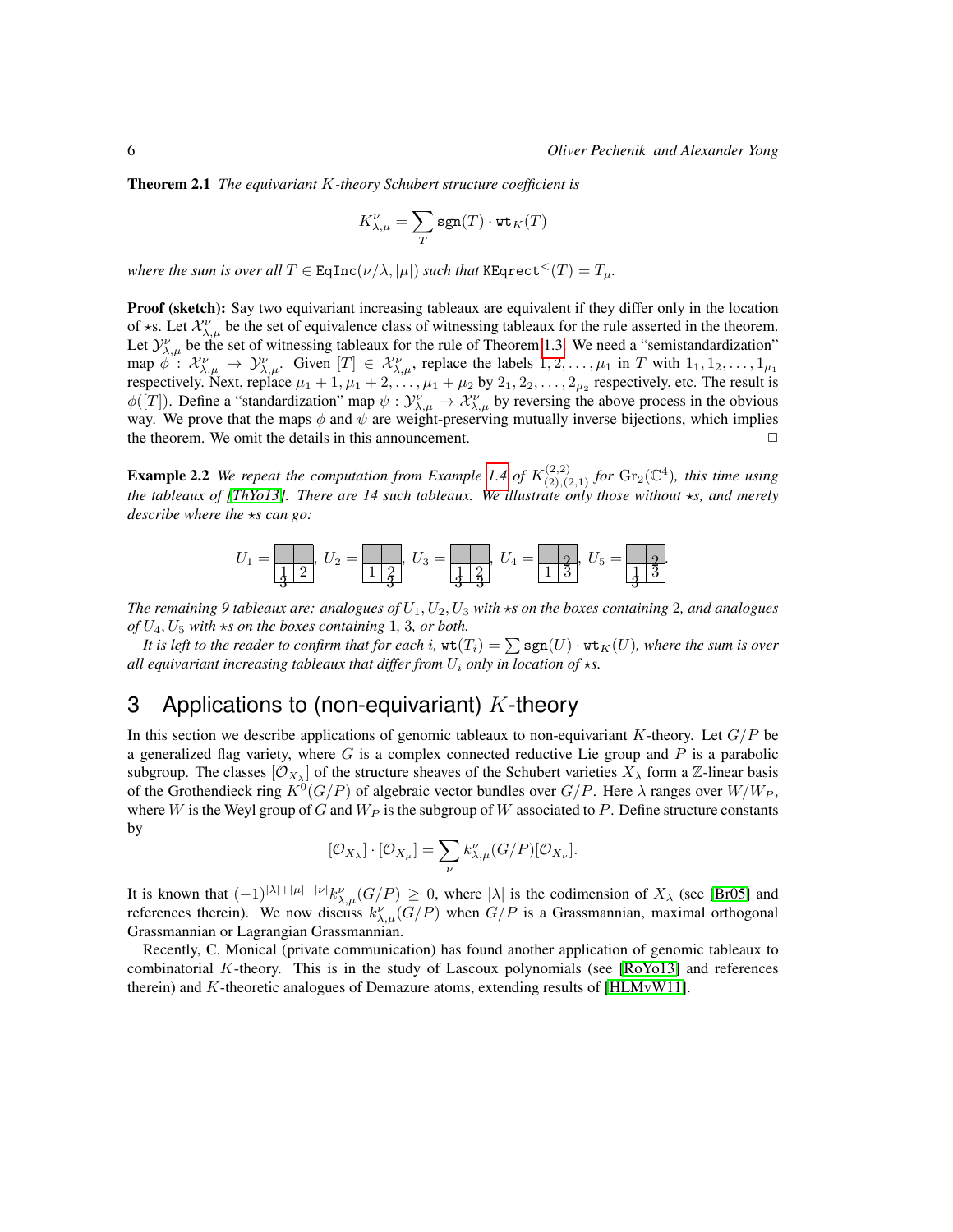### <span id="page-6-0"></span>3.1  $\mathrm{Gr}_k(\mathbb{C}^n)$

Our rule for  $K^{\nu}_{\lambda,\mu}(\text{Gr}_k(\mathbb{C}^n))$  reduces to one for  $k^{\nu}_{\lambda,\mu}(\text{Gr}_k(\mathbb{C}^n))$ . That is we define genomic tableaux, their genes, content and genotype the same way except we do not allow edge-labels. For example:



*The above genotypes respectively have reading words:* 112*,* 112*,* 211*,* 121*,* 211 *and* 211*. Since* 211 *is not a ballot sequence, the genomic tableau* T *is not ballot.*

**Theorem 3.2**  $k_{\lambda,\mu}^{\nu}(\text{Gr}_k(\mathbb{C}^n))$  equals  $(-1)^{|\nu|-|\lambda|-|\mu|}$  times the number of ballot genomic tableaux of *shape* ν/λ *and content* µ*.*

**Example 3.3** The structure constant  $k_{(2,1),(2,1)}^{(4,2,1)}(Gr_3(\mathbb{C}^7)) = -3$  is computed by the tableaux



A rule for  $k_{\lambda,\mu}^{\nu}(\text{Gr}_k(\mathbb{C}^n))$  was first given by A. Buch [\[Bu02\]](#page-10-0) in terms of *set-valued tableaux*. [\[ThYo09b\]](#page-11-8) introduced an alternative model, extending the classical *jeu de taquin* algorithm to *increasing tableaux*. This latter rule had applications to maximal orthogonal Grassmannians, a point we wish to now revisit.

#### 3.2  $O(G(n, 2n + 1))$

The Schubert varieties of the odd orthogonal Grassmannian  $OG(n, 2n + 1)$  are indexed by shifted Young diagrams  $\lambda$  contained in the shifted staircase  $\delta_n$  whose *i*th row is of length *i* for  $1 \le i \le n$ . Equivalently,  $\lambda = (\lambda_1 > \lambda_2 > \ldots > \lambda_k > 0)$  where  $k \leq n$  and  $\lambda_1 \leq n$ . Let  $\overline{\lambda}$  be the self-conjugate Ferrers diagram  $\lambda \cup \lambda^{\dagger}$ , where  $\lambda^{\dagger}$  is the diagram obtained by reflecting  $\lambda$  across the main diagonal *and folding along that diagonal*. For example,



Using standard matrix coordinates to describe the boxes of  $\lambda$ , the upper part of  $\bar{\lambda}$  is the set of boxes in positions  $(i, j)$  with  $i \leq j$  (the boxes labeled • in our example above). A symmetric pair is either a pair of boxes with one in position  $(i, j)$  and the other in position  $(j, i)$ , or else a single box in position  $(i, i)$ .

Let D be the doubled alphabet  $1' < 1 < 2' < 2 < \cdots$ . For  $i \in \mathcal{D}$ , we say  $|i| = n$ , if either  $i = n$  or  $i = n'$ . A gene is a set of subscripted entries from D with a given subscript. A gene is of family i if all unprimed labels in the gene are of the form  $i_a$  for some a. A OG-genomic tableau is a filling of  $\lambda$  with subscripted entries from D (the subscripts should form an initial segment of  $\mathbb{Z}_{>0}$ ) such that: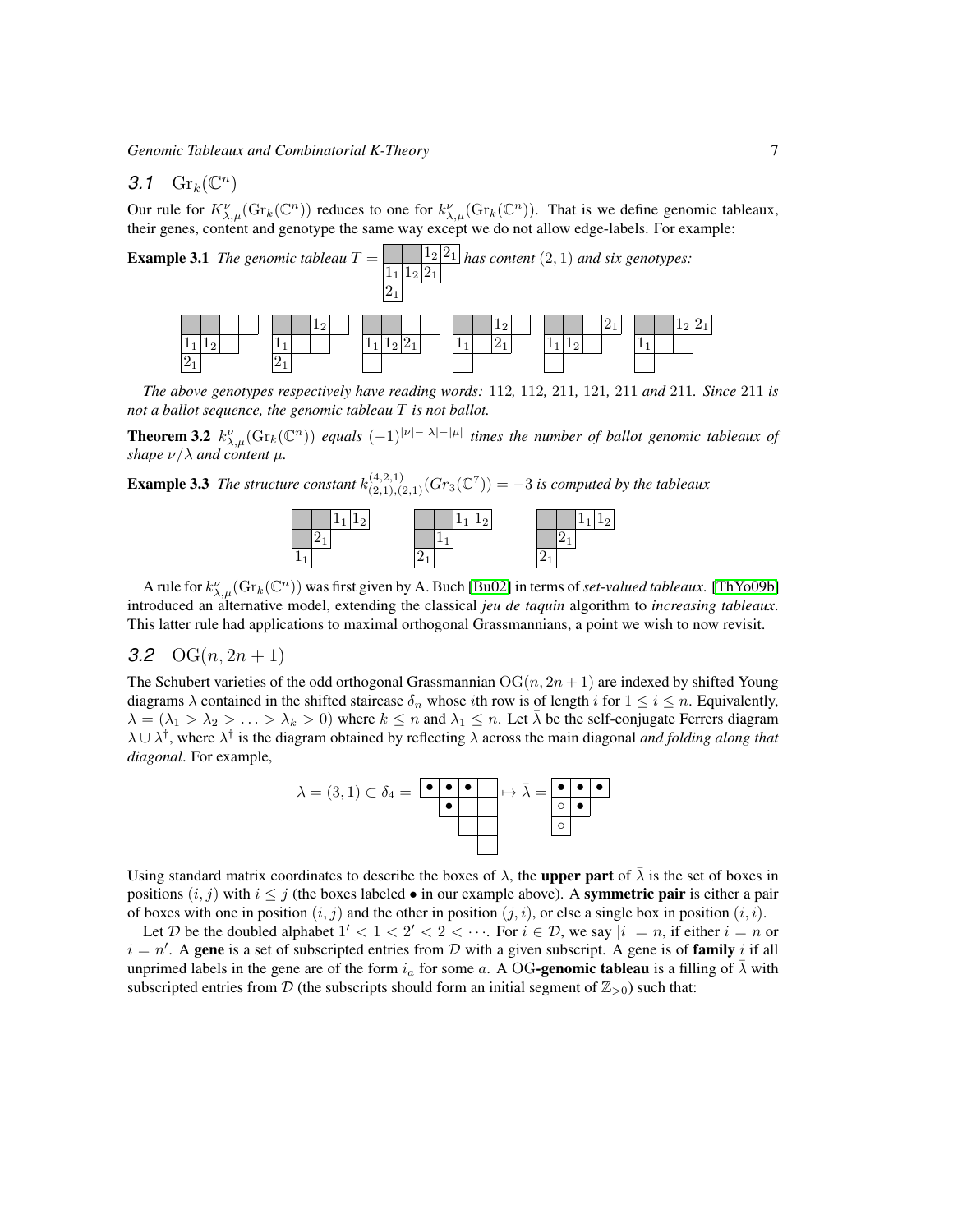.

- 1. subscripts strictly increase along rows and columns (left to right, top to bottom);
- 2. there is at most one unprimed label of a given family in any column;
- 3. if  $k'_\ell$  appears in position  $(i, j)$  with  $i < j$ , then  $k_\ell$  appears in position  $(j, i)$ ;
- 4. if  $k_{\ell}$  appears in position  $(i, j)$  with  $i < j$ , then  $(k + 1)_{\ell}$  appears in position  $(j, i)$ ;
- 5. if (unprimed)  $k_a$  appears west of  $k_b$ , then  $a \leq b$ ;
- 6. if  $h_a$  and  $k_b$  are (unprimed) labels with  $h < k$ , then  $a < b$ ;
- 7. for every primed label  $h'_a$  in the upper part of T, there is an label  $h_b$  weakly southwest in the upper part with  $a \neq b$ ;
- 8. no primed labels appear on the main diagonal.

For example, if  $\lambda = (3, 1)$ , then an OG-genomic tableau of shape  $\bar{\lambda}$  is given by  $\frac{1}{1} \frac{2}{2} \frac{3}{4}$  $2_{2} | 2_{3}$  $4'$ 

We now give OG-analogues of the notions from Section 1.2. The **content** of  $\overline{T}$  is the number of genes of each family. A **genotype** G of T is a choice of a single symmetric pair from each gene.

**Example 3.4** *Let*  $n = 6, \nu = (6, 4, 1), \lambda = (4, 2)$ *. Then a genomic tableau T of shape*  $\overline{\nu}/\lambda$  *and one of its two genotypes* G *are given by*



*The content of*  $T$  *is*  $\mu = (2, 1, 1)$ *.* 

The **reading word** word(G) of a genotype G is obtained by reading the families of its entries along rows from right to left and from top to bottom. Suppose  $i \in \mathcal{D}$  is the jth letter of word(G). Say word(G) is locally ballot in the jth position, if  $|i| = 1$  or the number of  $|i|$ 's among the first j – 1 letters of word $(G)$ is strictly less than the number of  $(|i| - 1)$ 's among the first  $j - 1$  letters. G is **ballot** if word(G) is locally ballot in every position and the genomic tableau  $T$  is **ballot** if every genotype of  $T$  is ballot.

<span id="page-7-0"></span>**Theorem 3.5**  $k_{\lambda,\mu}^{\nu}$ (OG(n, 2n + 1)) equals  $(-1)^{|\nu|-|\lambda|-|\mu|}$  times the number of ballot genomic tableaux *of shape*  $\bar{\nu}/\bar{\lambda}$  *and content*  $\mu$ *.* 

One can also give a variant of this theorem, using a reading word that more closely resembles earlier work (e.g. [\[St89\]](#page-11-9)). Earlier a conjecture for  $k_{\lambda,\mu}^{\nu}$  (OG( $n, 2n + 1$ )) was given in [\[ThYo09b\]](#page-11-8) and proved by the combination of [\[BuRa12,](#page-10-6) [ClThYo14\]](#page-10-7). See also related work of T. Ikeda–H. Naruse [\[IkNa13\]](#page-11-10). Note that since  $OG(n, 2n + 1)$  is isomorphic to a component of  $OG(n + 1, 2n + 2)$ , Theorem [3.5](#page-7-0) also applies in the latter context.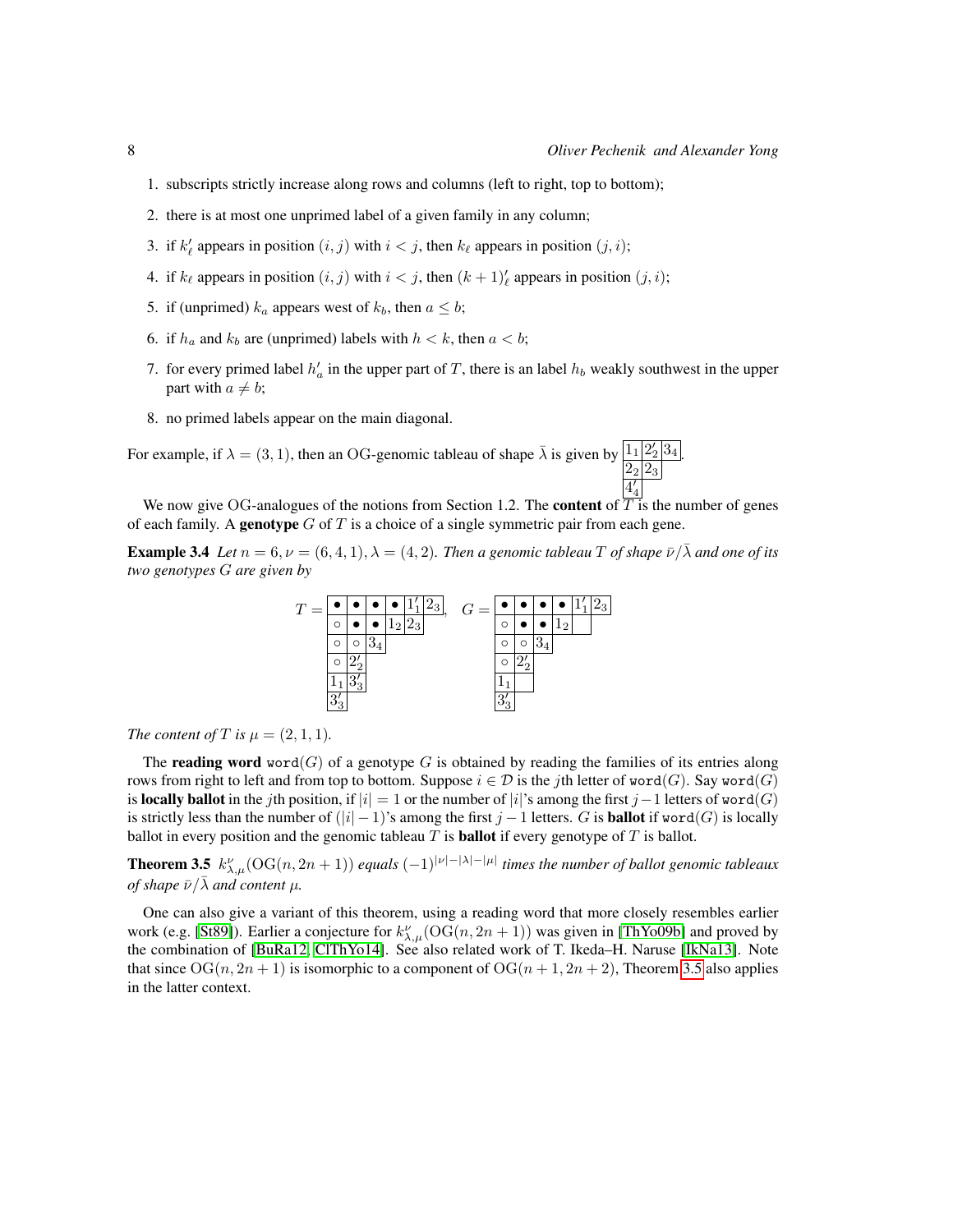**Example 3.6** (cf. [\[ClThYo14,](#page-10-7) Example 1.3]) That  $k_{(3,1),(3,1)}^{(5,3,1)}(\text{OG}(n,2n+1)) = -6$  is witnessed by:



#### *3.3* LG(n, 2n)

The Schubert varieties of the Lagrangian Grassmannian  $LG(n, 2n)$  are indexed by the same shifted Young diagrams  $\lambda$  as in the OG case. We do not as yet have an exact rule in this case, but we present some conjectures in this direction. We define LG-genomic tableaux exactly like OG-genomic tableaux except:

- We delete condition 7. on OG-genomic tableaux; and
- we relax condition 1., allowing  $i_a$  left of  $j_a$  in the same row or above  $j_a$  in the same column, when  $i < j \in \mathcal{D}$ .

**Conjecture 3.7**  $|k_{\lambda,\mu}^{\nu}(\text{LG}(n,2n))| \leq \#\{\text{ballot \, LG}\}\$  repromic tableaux of shape  $\bar{\nu}/\bar{\lambda}$  and content  $\mu\}$ .

In the "cohomological case", i.e., when  $|\lambda| + |\mu| = |\nu|$ , we have

$$
k_{\lambda,\mu}^{\nu}(\text{LG}(n,2n)) = 2^{l(\lambda)+l(\mu)-l(\nu)}k_{\lambda,\mu}^{\nu}(\text{OG}(n,2n+1)),
$$

where  $l(\pi)$  denotes the number of nonzero parts of  $\pi$ . However, we are not aware of any such simple relationship between the coefficients in general. However, we have:

<span id="page-8-0"></span>**Conjecture 3.8** For any strict partitions  $\lambda, \mu, \nu, |k_{\lambda,\mu}^{\nu}(\mathrm{OG}(n, 2n+1))| \leq |k_{\lambda,\mu}^{\nu}(\mathrm{LG}(n, 2n))|$ .

By [\[BuRa12\]](#page-10-6), this conjecture holds whenever  $\mu$  has a single part. The above two conjectures have been checked extensively by computer.

Concluding, we have given combinatorially related upper and lower bounds for  $|k_{\lambda,\mu}^{\nu}(\text{LG}(n,2n))|$ . Meanwhile, Conjecture [3.8](#page-8-0) presents an inequality for which a geometric explanation is desired.

# 4 Structure of the proof of Theorem [1.3](#page-3-0)

<span id="page-8-1"></span>Let  $\lambda^+$  denote the set of partitions  $\rho$  such that  $\lambda \subsetneq \rho$  and  $\rho/\lambda$  has no two boxes in the same row or column. Similarly, let  $\lambda^-$  denote the set of partitions  $\delta$  such that  $\delta \subsetneq \lambda$  and  $\lambda/\delta$  has no two boxes in the same row or column.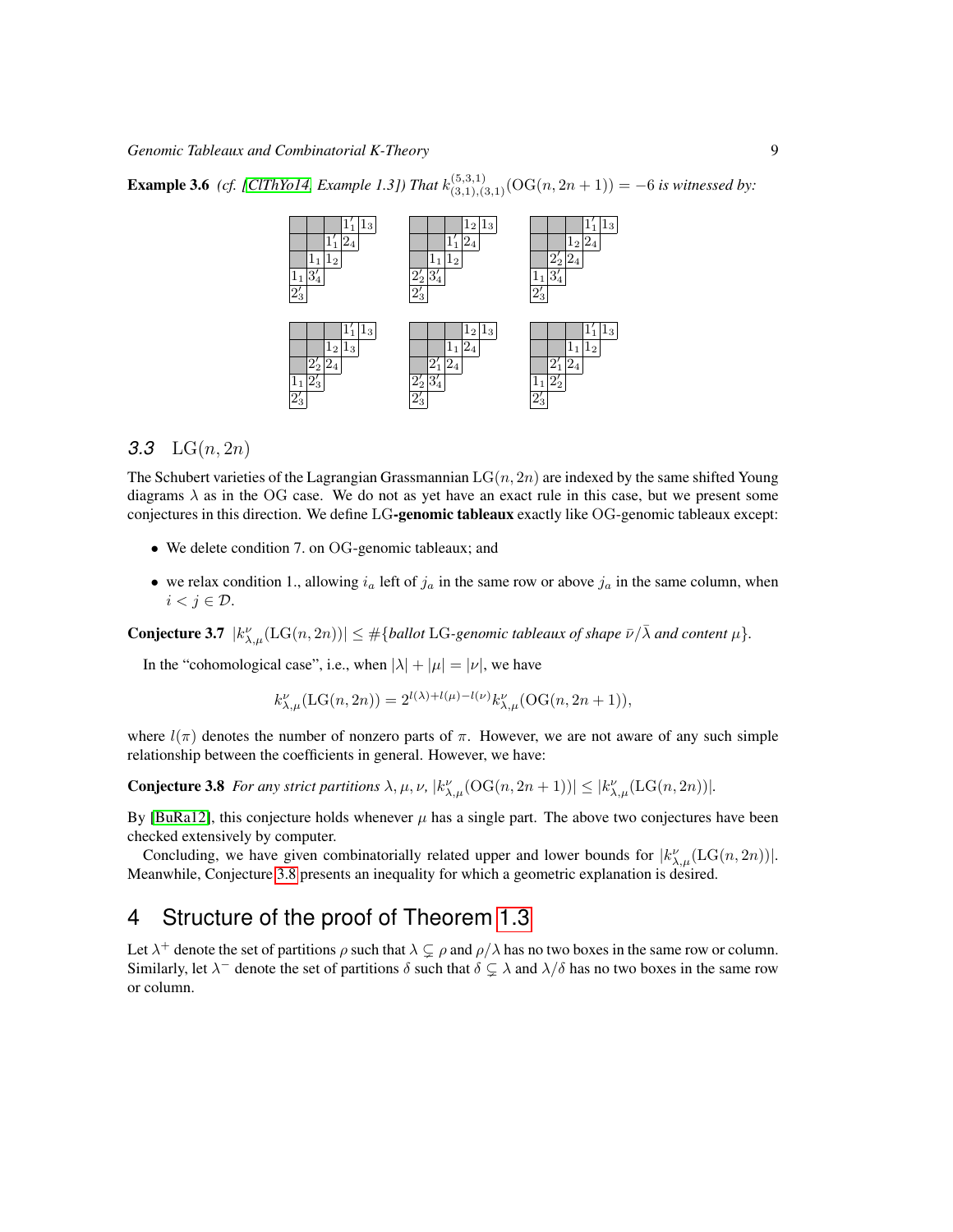Proposition 4.1

<span id="page-9-0"></span>
$$
\sum_{\rho \in \lambda^+} (-1)^{|\rho/\lambda|+1} K_{\rho\mu}^{\nu} = K_{\lambda\mu}^{\nu} (1 - \text{wt}(\nu/\lambda)) + \sum_{\delta \in \nu^-} (-1)^{|\nu/\delta|+1} K_{\lambda\mu}^{\delta} \text{wt}(\delta/\lambda). \tag{1}
$$

Proof: The *Chevalley formula* in equivariant *K*-theory (see, e.g., [\[LePo07\]](#page-11-11)) implies:

$$
\sigma_\lambda \sigma_\square = \sigma_\lambda (1 - \mathrm{wt}(\lambda)) + \sum_{\rho \in \lambda^+} (-1)^{|\rho/\lambda|+1} \sigma_\rho \mathrm{wt}(\lambda)
$$

Thus, the coefficient of  $\sigma_{\nu}$  in  $(\sigma_{\lambda}\sigma_{\square})\sigma_{\mu}$  is

$$
[\sigma_\nu](\sigma_\lambda\sigma_\square)\sigma_\mu=K_{\lambda\mu}^\nu(1-{\rm wt}(\lambda))+\sum_{\rho\in\lambda^+}(-1)^{|\rho/\lambda|+1}K_{\rho\mu}^\nu{\rm wt}(\lambda).
$$

On the other hand,

$$
[\sigma_\nu](\sigma_\lambda\sigma_\mu)\sigma_\square=K_{\lambda\mu}^\nu(1-{\rm wt}(\nu))+\sum_{\delta\in\nu^-}(-1)^{|\nu/\delta|+1}K_{\lambda\mu}^\delta{\rm wt}(\delta).
$$

The conclusion follows from associativity and commutativity:  $(\sigma_{\lambda}\sigma_{\Pi})\sigma_{\mu} = (\sigma_{\lambda}\sigma_{\mu})\sigma_{\Pi}$ .

To prove  $K_{\lambda,\mu}^{\nu}=L_{\lambda,\mu}^{\nu}$  we induct on  $|\nu/\lambda|$ . This inductive approach is inspired by that of [\[MoSa99\]](#page-11-12) and [\[KnTa03\]](#page-11-2). Assume  $K^{\tau''}_{\theta,\mu} = L^{\tau}_{\theta,\mu}$  when  $|\tau/\theta| \leq h$ . Now suppose we are given  $\lambda, \nu$  with  $|\nu/\lambda| = h+1$ . We will later show that  $L^{\nu}_{\lambda,\mu}$  satisfies [\(1\)](#page-9-0). This relates  $L^{\nu}_{\lambda,\mu}$  to  $L^{\tau}_{\theta,\mu} = K^{\tau}_{\theta,\mu}$  (the equality being the inductive hypothesis). Since Proposition [4.1](#page-8-1) asserts  $K_{\lambda,\mu}^{\nu}$  also satisfies [\(1\)](#page-9-0) we are done, except that we must check the base case of the induction:

Proposition 4.2  $K_{\lambda,\mu}^{\lambda}=L_{\lambda,\mu}^{\lambda}.$ 

**Proof (sketch):** For  $\lambda \subseteq \Omega = k \times (n - k)$ , the **Grassmannian permutation** associated to  $\lambda$  is the permutation  $\pi_{\lambda} \in S_n$  uniquely defined by  $\pi_{\lambda}(i) = i + \lambda_{k-i+1}$  for  $1 \le i \le k$  and which has at most one descent, which (if it exists) appears at position  $k$ .

Let  $w', v' \in S_n$  be the Grassmannian permutations for the conjugate shapes  $\lambda', \mu' \subseteq (n - k) \times k$ . The following identity (well-known to experts) relates  $K_{\lambda,\mu}^{\lambda}$  to the localization at  $e_{\mu}$  of the class  $\sigma_{\lambda}$ , as expressed in terms of a specialization of the double Grothendieck polynomial:

**Lemma 4.3**  $K^{\lambda}_{\lambda,\mu}(\text{Gr}_k(\mathbb{C}^n)) = \overline{\mathfrak{G}_{v'}(t_{w'(1)},\ldots,t_{w'(n)};t_1,\ldots,t_n)}$ . Here  $\overline{f(t_1,\ldots,t_n)}$  is obtained from  $f(t_1, \ldots, t_n)$  by the substitution  $t_j \mapsto t_{n-j+1}$ .

The remainder of the proof uses a tableau formula for  $\mathfrak{G}_{v'}(t_{w'(1)},\ldots,t_{w'(n)};t_1,\ldots,t_n)$  [\[KnMiYo09,](#page-11-13) Theorem 5.8] which is valid when  $v'$  is Grassmannian. We biject the tableaux of this formula with the tableaux given by our rule.  $\Box$ 

To show that  $L^{\nu}_{\lambda,\mu}$  satisfies the recurrence of Proposition [4.1,](#page-8-1) we need to reformulate our rule in terms of what we call 'bundled tableaux.' These may be thought of as certain equivalence classes of ballot semistandard genomic tableaux. This rule is more difficult to formulate (which is why we do not give it here),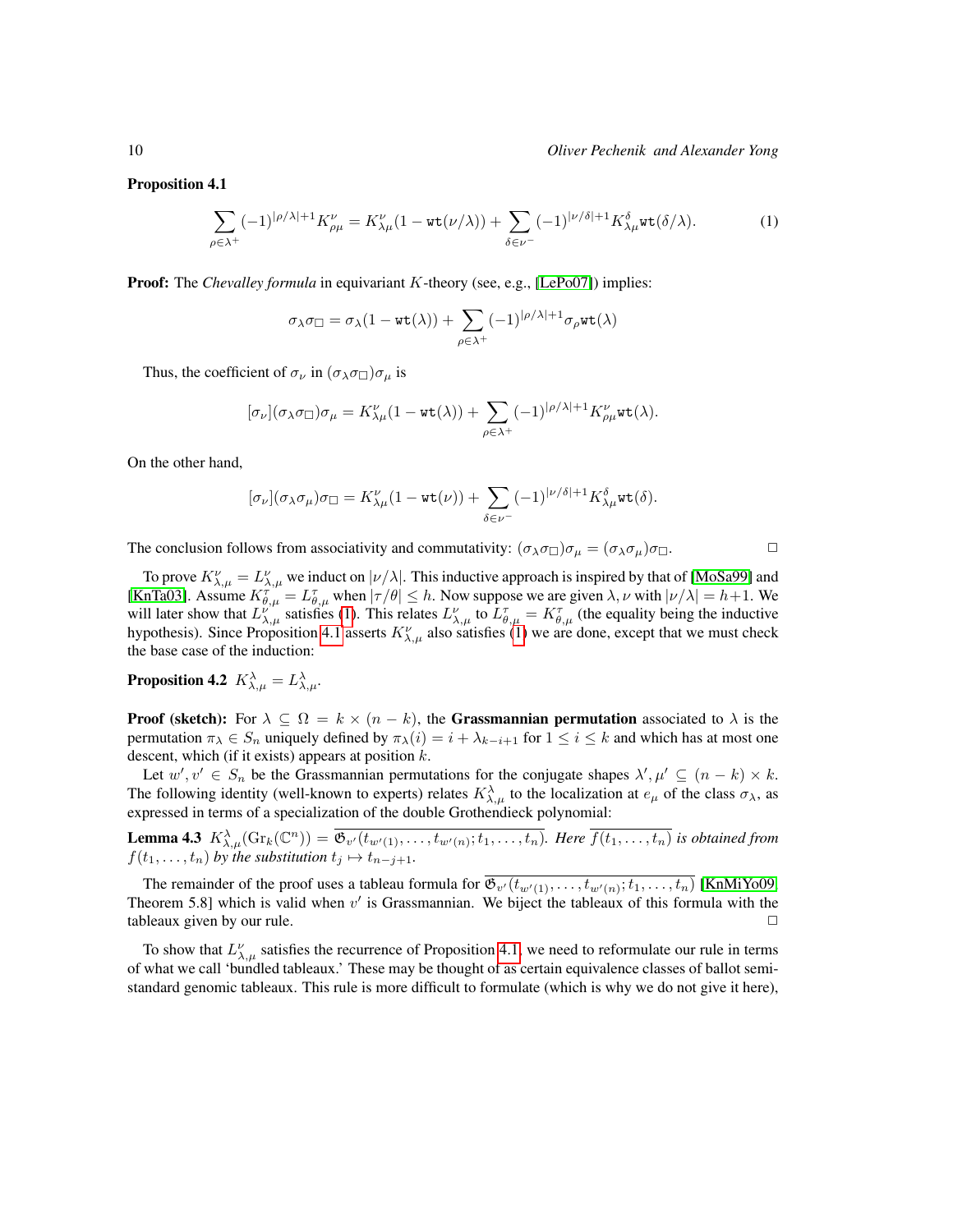but is the correct form to work with for our proof. Let  $B_{\lambda,\mu}^{\nu} = \{B \in \text{Bundred}(\nu/\lambda) \text{ with content } \mu\}$ , be the set of such tableaux. Fix  $\lambda$ ,  $\mu$ ,  $\nu$  with  $\lambda \subsetneq \nu$ . Define the formal sums

$$
\Lambda^+ = \sum_{\rho \in \lambda^+} (-1)^{|\rho/\lambda|+1} \sum_{T \in B_{\rho,\mu}^\nu} T,
$$
  

$$
\Lambda = (1 - \text{wt}(\nu/\lambda)) \sum_{T \in B_{\lambda,\mu}^\nu} T \text{ and } \Lambda^- = \sum_{\delta \in \nu^-} (-1)^{|\nu/\delta|+1} \text{wt}(\delta/\lambda) \sum_{T \in B_{\lambda,\mu}^\delta} T.
$$

We define jeu de taquin swaps for bundled tableaux. We show that using these swaps to slide  $\Lambda^+$  at the inner corners  $\rho/\lambda$  gives  $\Lambda + \Lambda^-$ . We then show this process is weight-preserving in an appropriate sense, concluding the proof. This proof of weight-preservation and moreover that our slides are well-defined is the vast majority of the effort in our forthcoming work.

### *Acknowledgements*

AY thanks Hugh Thomas for his collaboration during [\[ThYo13\]](#page-11-5). Both authors thank him for his role during the early stages of this project. This report was partially completed during the workshop "Combinatorics and Complexity of Kronecker Coefficients" at the American Institute of Mathematics; we thank the organizers and the institute for their hospitality. We thank Laurent Manivel for providing a French translation of our abstract.

### **References**

- <span id="page-10-3"></span>[AnGrMi11] D. Anderson, S. Griffeth and E. Miller, *Positivity and Kleiman transversality in equivariant K-theory of homogeneous spaces*, J. Eur. Math. Soc., 13(2011), 57–84.
- <span id="page-10-5"></span>[Br05] M. Brion, *Lectures on the geometry of flag varieties*, Topics in cohomological studies of algebraic varieties, 33–85, Trends Math., Birkhäuser, Basel, 2005.
- <span id="page-10-0"></span>[Bu02] A. Buch, *A Littlewood-Richardson rule for the K-theory of Grassmannians*, Acta Math. 189 (2002), 37–78.
- <span id="page-10-6"></span>[BuRa12] A. Buch and V. Ravikumar, *Pieri rules for the* K*-theory of cominuscule Grassmannians*, J. Reine Angew. Math., 668(2012), 109–132.
- <span id="page-10-7"></span>[ClThYo14] E. Clifford, H. Thomas and A. Yong, K*-theoretic Schubert calculus for* OG(n, 2n+ 1) *and jeu de taquin for shifted increasing tableaux*, J. Reine Angew. Math., 690(2014), 51–63.
- <span id="page-10-2"></span>[CoVa05] I. Coskun and R. Vakil, *Geometric positivity in the cohomology of homogeneous spaces and generalized Schubert calculus*, in "Algebraic Geometry — Seattle 2005" Part 1, 77– 124, Proc. Sympos. Pure Math., 80, Amer. Math. Soc., Providence, RI, 2009.
- <span id="page-10-1"></span>[Gr01] W. Graham, *Positivity in equivariant Schubert calculus*, Duke Math. J., 109 (2001), no. 3, 599–614.
- <span id="page-10-4"></span>[GrRa04] S. Griffeth and A. Ram. *Affine Hecke algebras and the Schubert calculus*, European J. Combin., 25 (2004), 1263–1283.